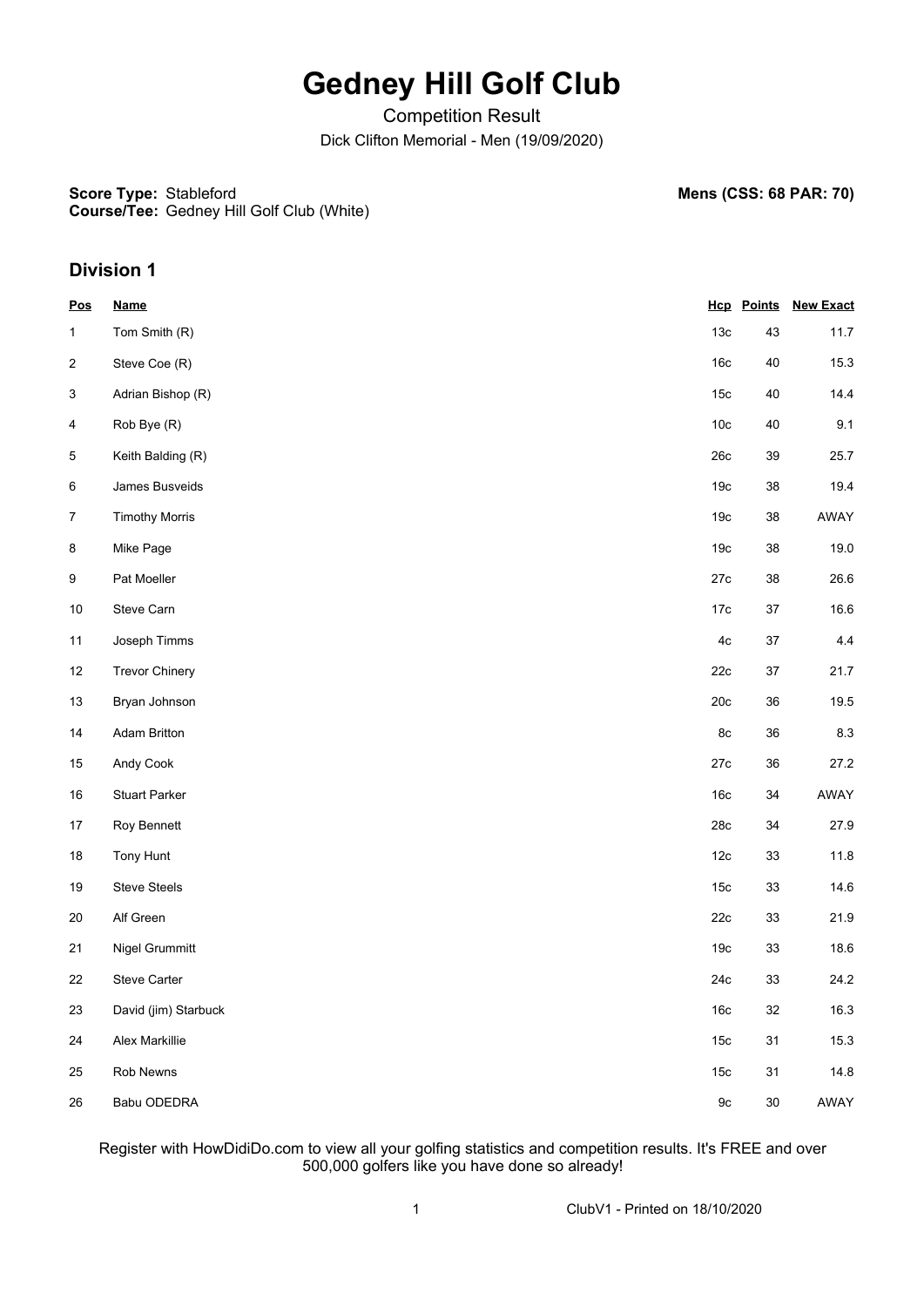### **Division 1**

| <b>Pos</b> | <b>Name</b>            |                 | <b>Hcp</b> Points | <b>New Exact</b> |
|------------|------------------------|-----------------|-------------------|------------------|
| 27         | Neil Bird              | 18 <sub>c</sub> | $30\,$            | 18.1             |
| 28         | Chris Hills            | 20c             | $30\,$            | 19.9             |
| 29         | James Smith            | 10 <sub>c</sub> | 28                | 10.2             |
| 30         | <b>Nigel Baines</b>    | 16 <sub>c</sub> | 28                | 16.1             |
| 31         | Jon Howlett            | 28c             | 28                | 28.2             |
| 32         | Rennie KAPILA          | 11c             | 28                | AWAY             |
| 33         | Tim Ward               | 22c             | 28                | 22.1             |
| 34         | <b>Stewart Shinkin</b> | 12c             | $27\,$            | 12.0             |
| 35         | John George            | 22c             | $27\,$            | 21.7             |
| 36         | Craig Johnson          | 14 <sub>c</sub> | 27                | 14.1             |
| 37         | David Lord             | 15 <sub>c</sub> | 26                | 15.0             |
| 38         | Gavin Heaton           | 9c              | 25                | AWAY             |
| 39         | <b>Barry Stanford</b>  | 14 <sub>c</sub> | 25                | 13.8             |
| 40         | Eric Cowles            | $17c$           | 25                | 17.5             |
| 41         | Darren CLIFTON         | $7\mathrm{c}$   | 24                | AWAY             |
| 42         | Clive Newman           | 22c             | 23                | 22.0             |
| 43         | Alf Riley              | 30 <sub>c</sub> | 22                | 30.1             |
| 44         | Leroy Lucas            | 12c             | 21                | 11.7             |
| 45         | Lewis Field            | 20c             | $20\,$            | $20.5\,$         |
| 46         | Drew Cook              | 23c             | $20\,$            | 23.1             |

#### @ = Stableford Adjusted Score

(R) - Players with Handicap Reduction

Register with HowDidiDo.com to view all your golfing statistics and competition results. It's FREE and over 500,000 golfers like you have done so already!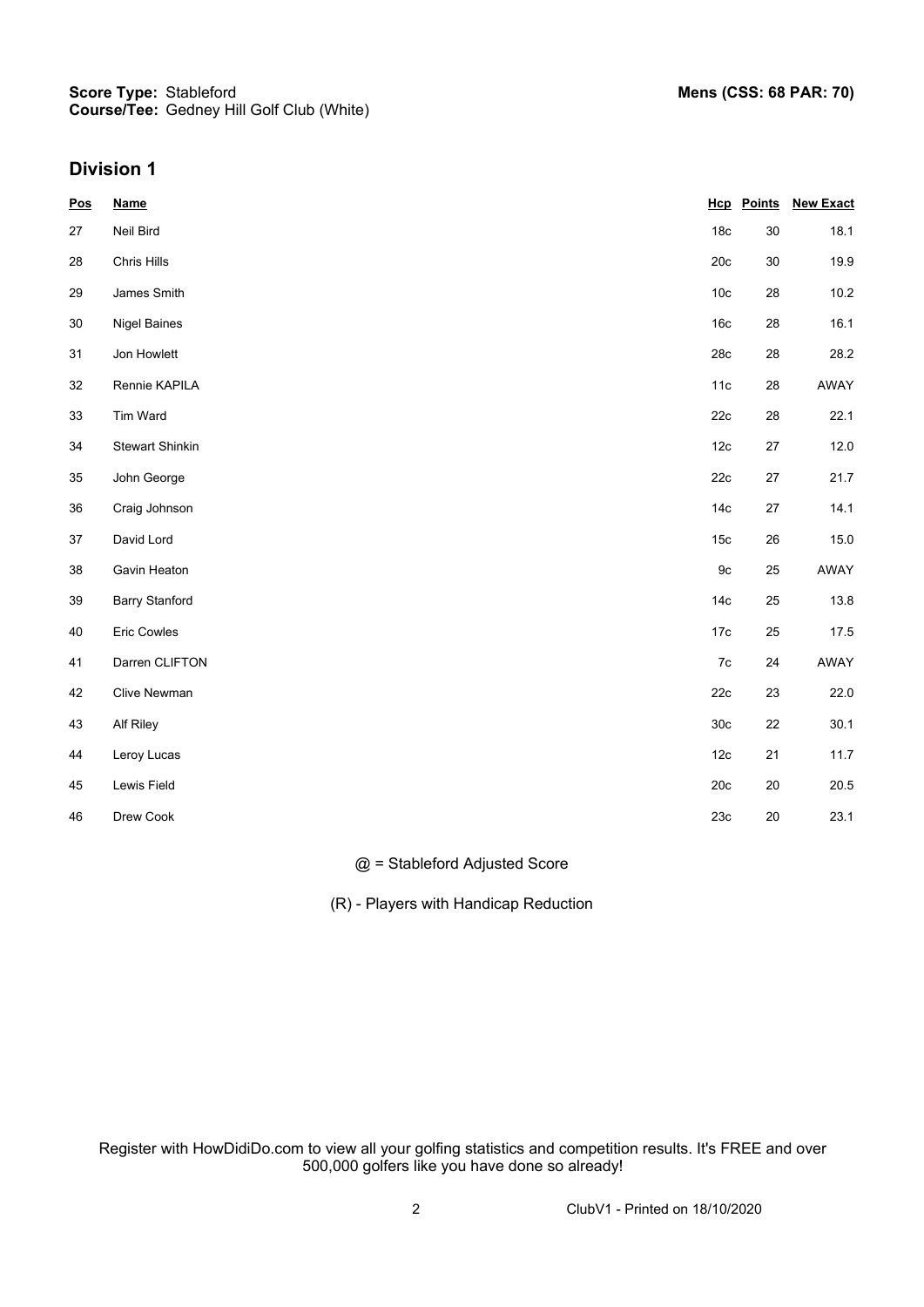## **Gedney Hill Golf Club**

Competition Audit Report

Dick Clifton Memorial - Men played over the Gedney Hill Golf Club on 19/09/2020

|              |                       | Hole No. | 1          | $\mathbf 2$               | 3                | 4              | 5  | 6         | $\overline{7}$ | 8 | 9 | 10 | 11               | 12 | 13             | 14        | 15          | 16 | 17              | 18              |     |
|--------------|-----------------------|----------|------------|---------------------------|------------------|----------------|----|-----------|----------------|---|---|----|------------------|----|----------------|-----------|-------------|----|-----------------|-----------------|-----|
|              |                       | S.I.     | 8          | 4                         | 12               | 14             | 16 | 10        | 18             | 2 | 6 | 15 | 11               | 9  |                | 3         |             | 17 | 5               | 13              |     |
| Rec.         | <b>Name</b>           | Par      | 4          | 4                         | 3                | 3              | 4  | 4         | 4              | 4 | 4 | 4  | 3                | 3  | 4              | 4         | 5           | 4  | 5               | 4               |     |
| 15           | <b>Nigel Baines</b>   | (16)     | 6          | 5                         | 0                | 3              | 4  | 6         | $\mathbf 0$    | 0 | 0 | 5  | 3                | 4  | 3              | 4         | 0           | 4  | $\mathbf 0$     | 5               | 52  |
| 264          | Keith Balding         | (26)     | 5          | 6                         | 3                | 4              | 6  | 3         | 5              | 6 | 3 | 4  | 6                | 3  | 6              | 5         | 9           | 5  | 7               | 8               | 94  |
| 2            | Roy Bennett           | (28)     | 4          | 6                         | 3                | 5              | 0  | 4         | 6              |   | 3 | 5  | 4                | 4  | $\overline{7}$ | 6         | 0           | 6  |                 | $\mathbf{0}$    | 77  |
| 31           | <b>Neil Bird</b>      | (18)     | 5          | 4                         | 6                | 4              | 4  | 5         | 4              |   | 0 | 6  | 4                | 4  | 6              | 5         | 7           | 5  | 7               | 4               | 87  |
| 229          | Adrian Bishop         | (15)     | 5          | 4                         | 4                | 3              | 4  | 5         | 4              | 5 | 4 | 5  | 3                | 3  | 6              | 4         | 0           | 5  | 4               | 5               | 73  |
| 4            | <b>Adam Britton</b>   | (8)      | 5          | 4                         | $\boldsymbol{2}$ | $\overline{4}$ | 4  | 4         | 4              | 0 | 6 | 4  | $\boldsymbol{2}$ | 3  | 5              | 4         | 7           | 4  | 4               | 5               | 71  |
| 245          | James Busveids        | (19)     | 0          | 4                         | 3                | 3              | 4  | 5         | 5              | 0 | 5 | 4  | 4                | 5  | 4              | 4         | $\mathbf 0$ | 3  | $\,6$           | 5               | 64  |
| 240          | Rob Bye               | (10)     | 3          | $\ensuremath{\mathsf{3}}$ | $\mathfrak{B}$   | 4              | 4  | 4         | 4              | 4 | 4 | 4  | 4                | 3  | 6              | $\,6$     | 6           | 3  | 5               | $\mathbf 0$     | 70  |
| $\mathbf{1}$ | <b>Steve Carn</b>     | (17)     | 0          | 6                         | 4                | 4              | 4  | 4         | 5              | 5 | 4 | 5  | 3                | 5  | 3              | 0         |             | 4  | 4               | 5               | 72  |
| 53           | <b>Steve Carter</b>   | (24)     | 5          | 5                         | 5                | 3              | 6  | 6         | 5              | 5 | 6 | 4  | 4                | 4  | 5              |           | 8           | 5  | 7               | $\mathbf 0$     | 90  |
| 418          | <b>Trevor Chinery</b> | (22)     | 6          | 6                         | $\mathbf{2}$     | 3              | 4  | 6         | 5              | 5 | 4 | 5  | 5                | 5  | 5              | 7         |             | 4  | 7               | 5               | 91  |
| 403          | Darren CLIFTON        | (7)      | 5          | 4                         | 6                | 3              | 5  | 5         | 5              | 5 | 7 | 4  | 4                | 4  | 5              | 5         | 8           | 4  | 6               | 5               | 90  |
| 126          | <b>Steve Coe</b>      | (16)     | 6          | 4                         | 3                | 4              | 4  | 5         | 5              | 5 | 4 | 4  | 3                | 5  | 4              | 5         |             | 4  | 5               | 5               | 82  |
| 428          | <b>Andy Cook</b>      | (27)     | 6          | 7                         | 5                | 4              | 5  | 5         | 6              | 5 | 5 | 6  | 4                | 3  | 4              | 6         | 8           | 4  | 8               | $6\phantom{1}6$ | 97  |
| 443          | Drew Cook             | (23)     | 6          | 6                         | 6                | 3              | 4  | 8         | 6              | 6 | 7 | 5  | 4                | 6  | $\overline{7}$ | 8         | 8           |    | 7               | 6               | 110 |
| 57           | <b>Eric Cowles</b>    | (17)     | $\sqrt{5}$ | $\mathbf 5$               | 4                | 5              | 6  | 5         | 4              | 4 | 0 | 6  | 4                | 0  | $\mathbf 0$    | 0         | $\mathbf 0$ | 4  | 7               | 4               | 63  |
| 182          | Lewis Field           | (20)     | 5          | 6                         | 4                | 5              | 6  | 5         | 5              | 0 | 0 | 0  | 4                | 5  | 6              | 5         | 8           | 0  | $\mathbf 0$     | 5               | 69  |
| 41           | John George           | (22)     | 5          | 4                         | $\pmb{0}$        | 4              | 0  | $\pmb{0}$ | 5              | 5 | 4 | 5  | 3                | 4  | 5              | $\pmb{0}$ | $\mathbf 0$ | 5  | $\mathbf 0$     | $\mathbf 0$     | 49  |
| 129          | Alf Green             | (22)     | 5          | 5                         | 5                | 4              | 6  | 4         | 6              | 6 | 6 | 5  | 4                | 5  | 4              | 6         | 8           | 5  | 6               | 5               | 95  |
| 139          | <b>Nigel Grummitt</b> | (19)     | 5          | 6                         | $\pmb{0}$        | 5              | 4  | 6         | 4              | 5 | 4 | 5  | 5                | 3  | 6              | 4         | 0           | 5  | $6\phantom{1}6$ | 4               | 77  |
| 437          | <b>Gavin Heaton</b>   | (9)      | 4          | 5                         | 0                | 4              | 5  | 5         | 0              | 5 | 0 | 4  | 4                | 5  | 5              | 5         | 7           | 4  | 6               | 4               | 72  |
| 160          | <b>Chris Hills</b>    | (20)     | 6          | 4                         | $\pmb{0}$        | 4              | 4  | 6         | 5              | 5 | 0 | 0  | 3                | 4  | 5              | 5         | $\mathbf 0$ | 6  | 4               | $6\phantom{1}6$ | 67  |
| 300          | Jon Howlett           | (28)     | 5          | 5                         | 5                | 5              | 7  | 9         | 5              | 6 |   | 5  | 6                | 3  | 6              | 4         | 10          | 4  | 9               | 9               | 110 |
| 340          | <b>Tony Hunt</b>      | (12)     | 5          | 7                         | 3                | 3              | 6  | 6         | 5              | 6 | 4 | 3  | 4                | 4  | 4              | 4         | $\mathbf 0$ | 3  | 5               | 5               | 77  |
| 113          | Bryan Johnson         | (20)     | 7          | 5                         | 6                | 3              | 6  | 5         | 4              | 3 | 0 | 6  | 3                | 3  | 5              | 5         |             | 4  | 5               | 6               | 83  |
| 148          | Craig Johnson         | (14)     | 5          | $\boldsymbol{0}$          | 3                | 4              | 4  | 4         | 5              | 5 | 5 | 4  | 3                | 4  | 0              | 0         |             | 4  | $\mathbf 0$     | $\mathbf 0$     | 57  |
| 542          | Rennie KAPILA         | (11)     | 6          | 7                         | 5                | 4              | 5  | 5         | 3              | 5 | 4 | 4  | 3                | 4  | 8              | 6         | $\mathbf 0$ | 4  | 5               | 4               | 82  |
| 23           | David Lord            | (15)     | 6          | $\mathbf{0}$              | 4                | Δ              | 4  | 4         | 5              | 5 | 0 | 5  | 4                | 3  | 5              | 6         | 7           | 4  | $\Omega$        | $\mathbf{0}$    | 66  |